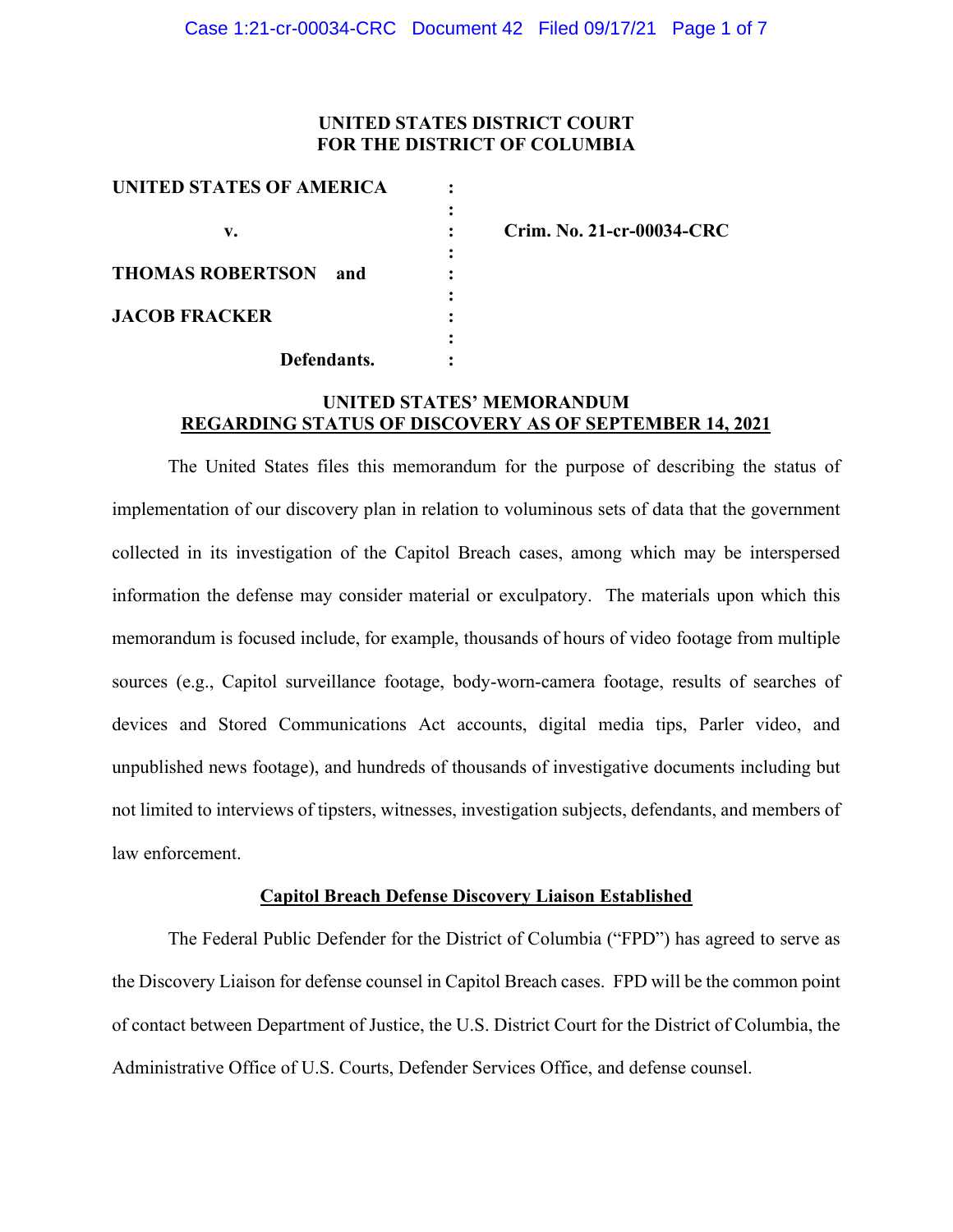#### **Status of Defense Access to Discovery Databases**

As noted in our Memorandum Regarding Status of Discovery as of August 23, 2021 (the "August 23 Memo") (ECF No. 41), incorporated herein by reference, under our discovery plan, we will use two primary platforms to process and produce discoverable voluminous materials, evidence.com for voluminous digital media materials (e.g., body-worn-camera footage and U.S. Capitol Police ("USCP") surveillance footage) and Relativity for documents (e.g., items such as law enforcement investigation files and business records). Further, we will ensure that all Capitol Breach legal defense teams will have access to the same platforms, including technological functionality commensurate to that available to the government, for the purpose of receiving and reviewing discoverable materials.

### *Evidence.com*

On September 3, 2021, the United States modified its contract with Axon Enterprise, Inc. ("Axon"), our evidence.com vendor. Pursuant to the modification, the government has funded a Capitol Breach defense instance of evidence.com and purchased licenses that will enable legal defense teams to gain access to a defense discovery database. The defense instance is managed and administered by FPD, and the government has no ability to log into or retrieve information from the defense instance. FPD is currently working with Defender Service's National Litigation Support Team to create a structure for distributing and tracking Axon licenses for defense counsel. As we stated in our previous memo, defense counsel can share evidence from the defense instance with individual defendants using a cloud-based file-sharing service offered by Axon called my.evidence.com (as well as provide downloaded video, except when prohibited by a sensitivity designation).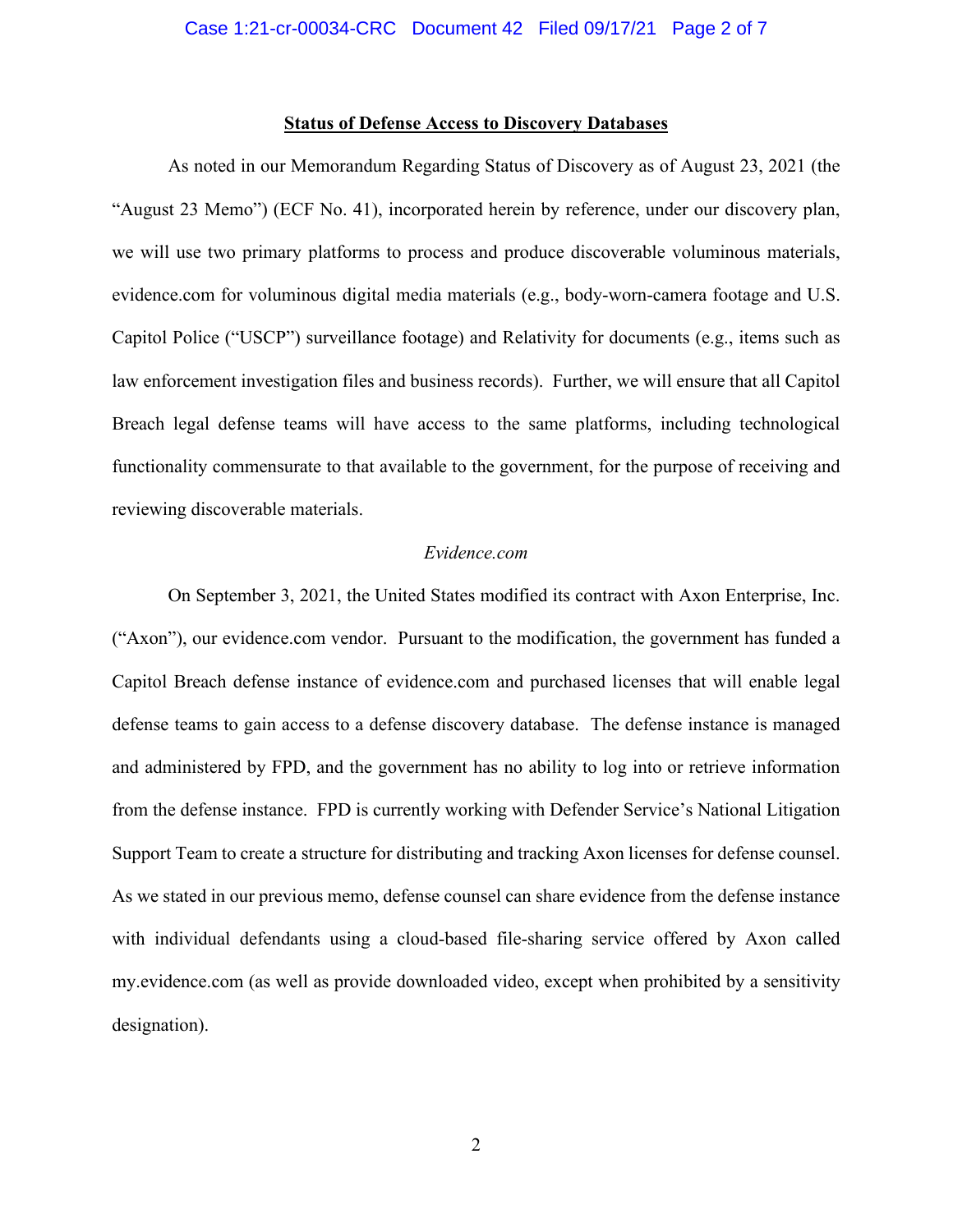#### Case 1:21-cr-00034-CRC Document 42 Filed 09/17/21 Page 3 of 7

As a result of September 3, 2021 contract modifications, we are now technologically able to share approximately 2,300 hours of body-worn-camera videos to the defense instance of evidence.com. To ensure this enormous production is organized and meaningful for the defense, we are currently categorizing and tagging the videos. Further, to ensure that the videos (which display approximately 1,000 assaults upon officers and include occasional references to personal identifying information) are adequately protected, we are also exploring whether it is technologically possible for downloading to be automatically suppressed when highly sensitive video is shared by defense counsel to defendants.

We are hopeful we will be able to transfer the body-worn-camera footage to the defense instance of evidence.com by the end of this week (Friday, September 17, 2021), and expect to produce it no later than the end of next week (Friday, September 24, 2021).<sup>1</sup>

We have uploaded approximately twenty percent of the relevant USCP surveillance footage to our instance of evidence.com (i.e., in excess of one terabyte of video, consisting of about 140 cameras, 4,900 files, and 1,600 hours of footage). We are nearly finished applying sensitivity designations to these files. We expect to be able to share them to the defense instance next week.

FPD anticipates updating defense counsel with the status of their work to distribute and track Axon licenses approximately one week after the first significant production of discovery is loaded into the defense instance evidence.com platform.

<sup>&</sup>lt;sup>1</sup> As elaborated in our August 23 Memo, we will also provide information we have developed that will help facilitate defense review of the footage.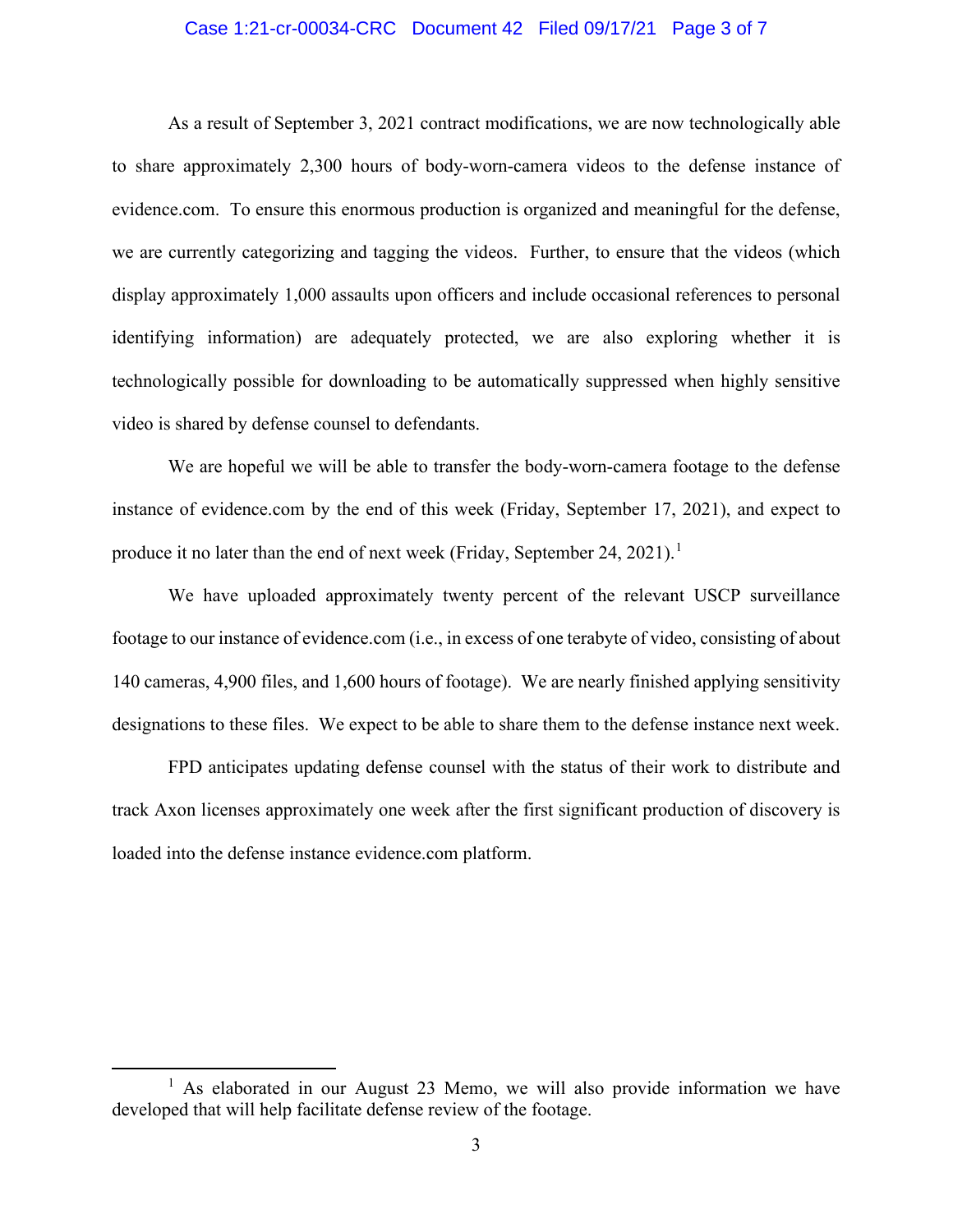### *Relativity*

Deloitte Financial Advisory Services, LLP ("Deloitte"), our Relativity vendor, has established a Capitol Breach defense Relativity workspace. We continue to work toward a modification of our contract to fund the additional hosting and support of that database. Modifying the Deloitte contract presents multiple contractual, technical, and legal challenges that were not posed by the Axon contract, but we are moving with as much haste as possible given the various complexities. We believe that by October, the contract modifications will be completed, thus allowing for defense access to the Relativity database.<sup>2</sup> To give the Court a sense of just some of the challenges that we are addressing, they include formulating concrete plans describing the staffing and technological safeguards that will be put into place to eliminate the possibility of work product being shared from one workspace to another. We must also ensure the modification, which must be fairly detailed under applicable government contracting rules and regulations, will be sufficient to support hundreds of defense cases, and are working closely with FPD in support of that effort. As this undertaking by FPD is also unprecedented, handling the contract modification correctly takes time. FPD will work with Defender Service's National Litigation Support Team to create a structure for distributing and tracking Relativity licenses and anticipates updating defense counsel with the status of their work approximately one week after the contract is modified to provide access to FPD. Finally, we must ensure that in making available hundreds of thousands of documents to hundreds of legal defense teams, we are careful to ensure that materials are properly scoped pursuant to the terms of any applicable warrants, and that access to the database is restricted in a manner that will ensure our compliance with applicable privacy laws. We are

 $2$  To be clear, while we expect the defense Relativity database will be partially populated in October, we do not expect it to be complete at that time.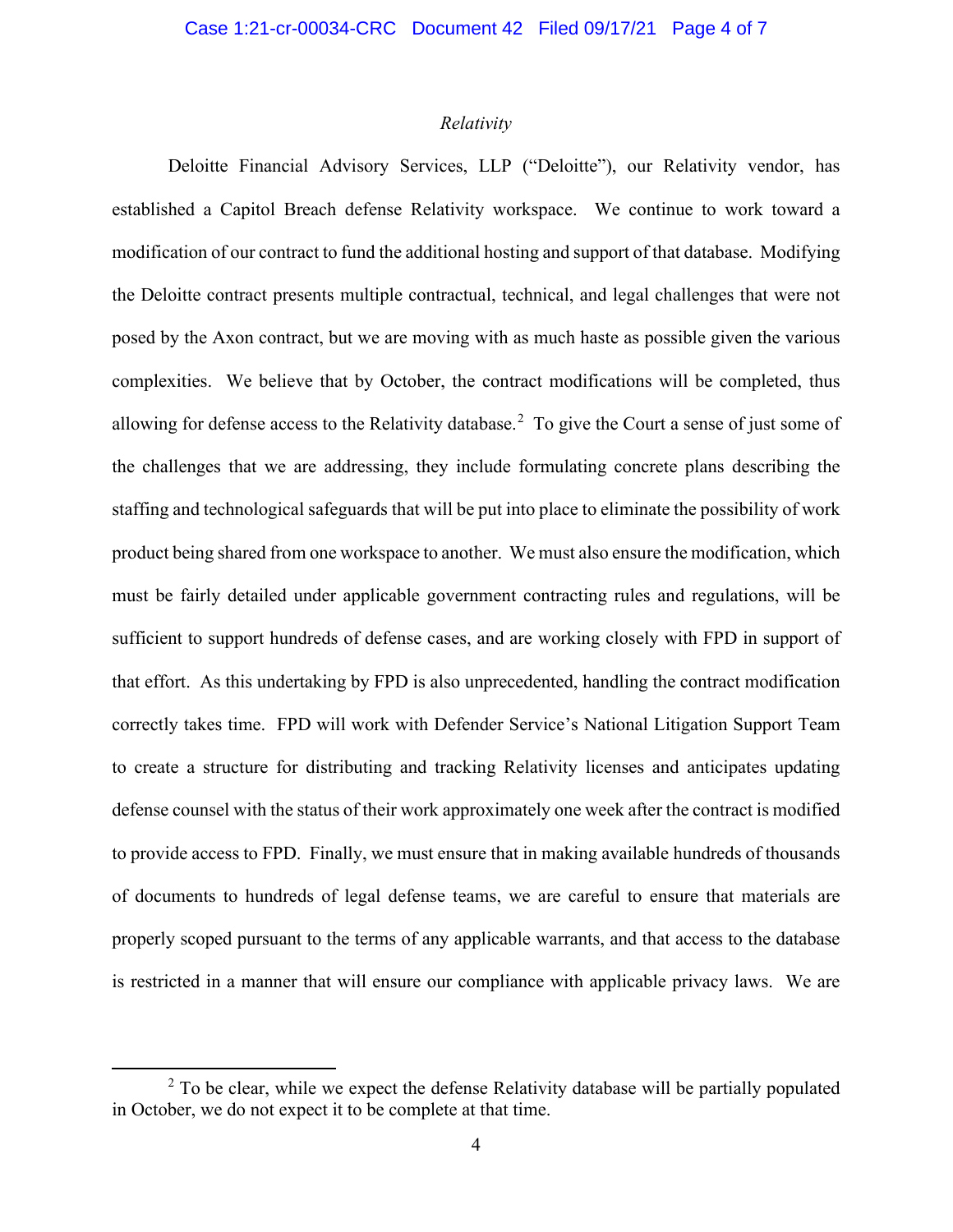#### Case 1:21-cr-00034-CRC Document 42 Filed 09/17/21 Page 5 of 7

currently consulting with Department of Justice experts in privacy and discovery to ensure that these issues are properly handled.

Until the defense Relativity workspace is accessible, as we stated in our August 23 Memo, we will continue to provide voluminous documents from our Relativity database through individualized productions. (Any productions we make will also be added to the defense Relativity workspace.) On Friday, September 10, 2021, the Discovery Team made available for production in all Capitol Breach cases approximately 850 pages consisting of redacted reports from USCP investigations of alleged wrongdoing by USCP officers on January 6, 2021. We anticipate providing Metropolitan Police Department internal investigation reports (approximately 600 pages) by next week. We are still reviewing the approximately 30,000 files in Relativity that were provided to us by USCP.

As the Discovery Team continues to receive additional documents, we cull them of any materials potentially protected by Federal Rule of Criminal Procedure 6(e) and provide the remainder (a majority) to Deloitte for ingestion into our Relativity database for discovery review. At this time, we have provided Deloitte the following additional documents for ingestion into our Relativity database:

- Discovery productions (approximately 11,500 records) that have been made in complex Capitol Breach cases (e.g., multi-defendant conspiracies involving Oathkeepers and Proud Boys); <sup>3</sup> and
- Approximately 24,000 Federal Bureau of Investigation records.

 $3$  Although these productions were already made in the relevant cases, they will ultimately be made accessible to all Capitol Breach defendants through the defense Relativity workspace.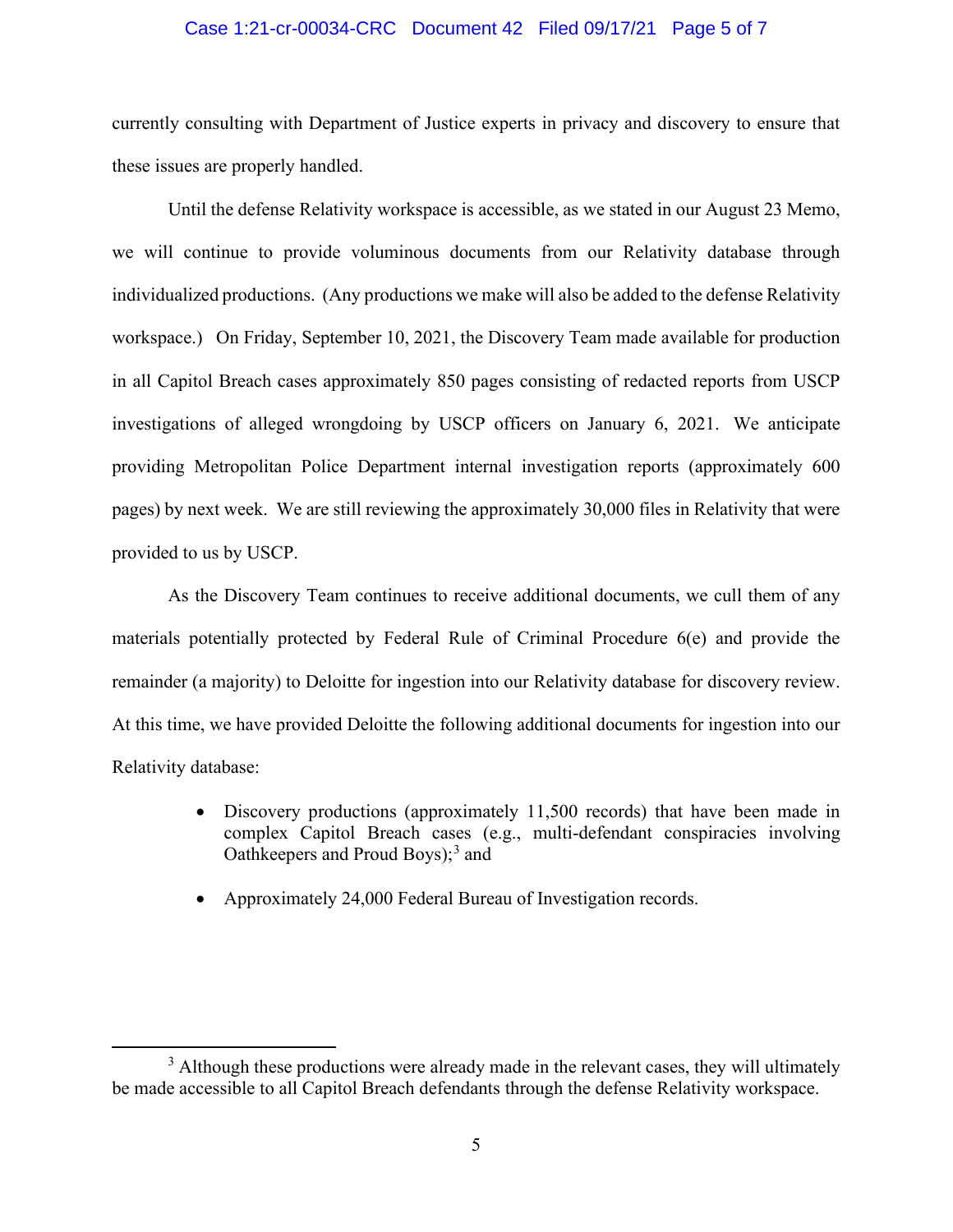# Case 1:21-cr-00034-CRC Document 42 Filed 09/17/21 Page 6 of 7

This week, we also expect to provide Deloitte discovery productions that have been made in 75 individual cases (approximately 32,000 documents). 4 As we have described in our prior discovery status memos, the process of populating Relativity with potentially discoverable material is complicated and takes time.

## **Incarcerated Defendants**

In collaboration with FPD, we are developing proposals to increase access by incarcerated defendants to voluminous materials, which we expect to share with the D.C. Department of Corrections and to discuss within the next two weeks.

<sup>4</sup> Although these productions were already made in the relevant cases, they will ultimately be made accessible to all Capitol Breach defendants through the defense Relativity workspace.